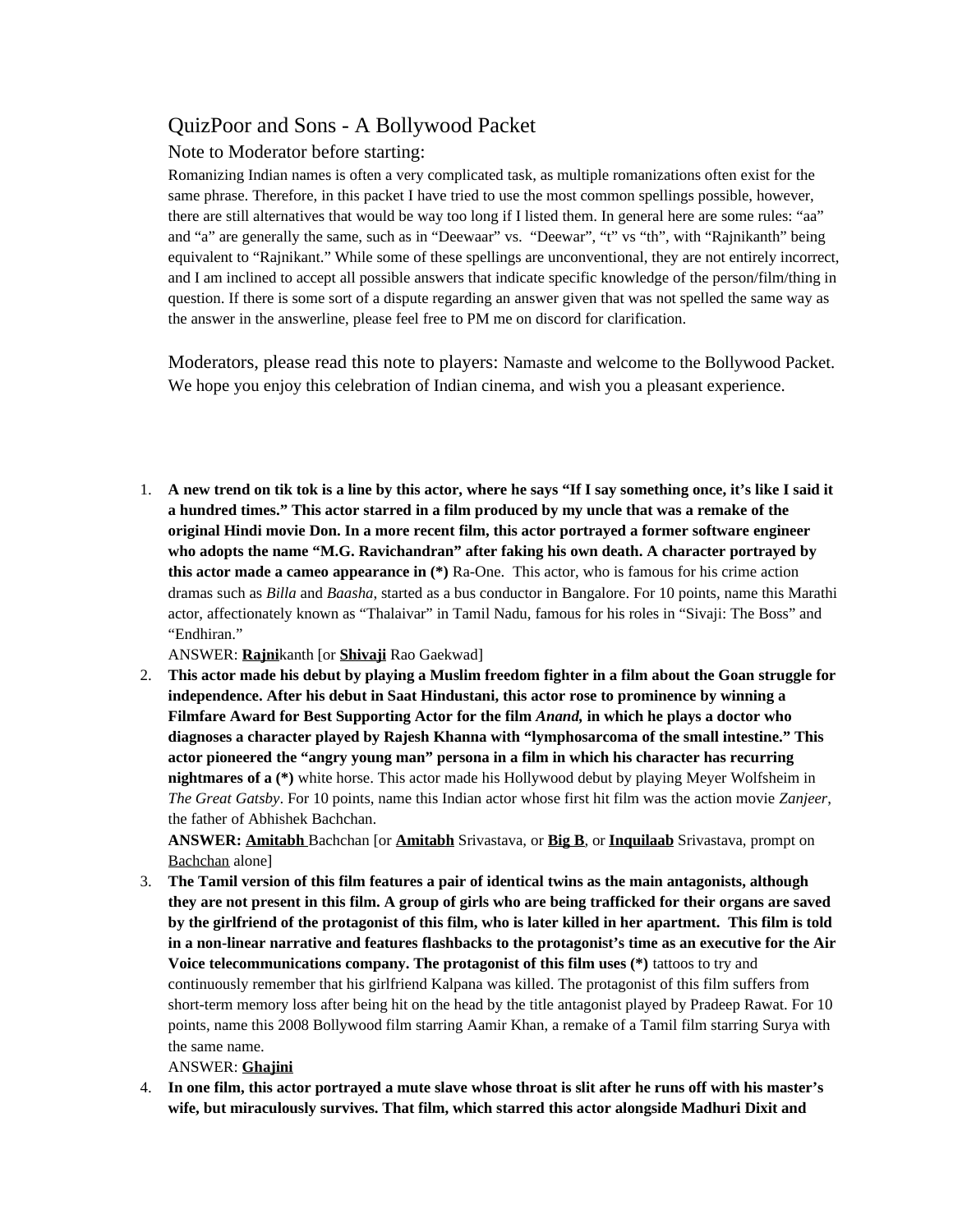**Amrish Puri, was this actor's third collaboration with Rakesh Roshan. Before his work in** *Koyla***, this actor starred in a film in which his character has recurring nightmares in which a stranger yells "Run Arjun run." In addition to (\*)** *Karan Arjun*, this actor also starred in a movie in which he plays a British boy continually trying to disrupt the marriage of a girl he met on a trip to Europe. In that film, this actor's character sings the song "Mehndi Laga Ke Rakhna" before he is chased by his girlfriend on a moving train. For 10 points, name this actor who starred alongside Kajol in *Dilwale Dulhania Le Jayenge*. ANSWER: **S**hah **R**ukh **K**han [accept **Baadshah** of **Bollywood**, accept **King** of **Bollywood**, accept **King**  Khan, prompt on Baadshah alone, prompt on Khan alone]

- 5. **Diljit Dosanjh recently released a song dedicated to both Kylie Jenner and this actress. This actress made her debut alongside Abhishek Bachchan in the film** *Refugee***. This actress played a prostitute in the seminal 2004 film** *Chameli* **in order to try and change public opinion of her personality. In another film, a character played by this actress declares to a line of suitors that her three criteria for choosing a date to a dance are "good looks, good looks, good looks." That character played by this actress is the younger sister of a character played by Kajol. This actress, whose early career was defined by her role as (\*)** "Poo" in *Kabhi Khushi Kabhie Gham*, eventually married her co-star in the film Kurbaan, Saif Ali Khan. For 10 points, name this actress and younger brother of Karisma Kapoor. ANSWER: **Kareena** Kapoor Khan [prompt on Kapoor or Khan alone]
- 6. **This film originally featured a number of sex scenes, but they were all cut out by the director in favor of a song lifted from a single by Turkish singer Tarkan. The wife of the protagonist of this film strangely speaks Bengali whenever she is mad at him. Songs in this film include "Shikdum" and a title song sung by Thai singer Tata Young. One character in this film was inspired by a real-life man named Asif who spoke in a Tapori style. The opening scene of this film features a hacker who disrupts a traffic signal in order to delay a police response to a (\*)** robbery. The main antagonist of this film, who is named Kabir, chooses to jump off a cliff instead of handing himself to the police. For 10 points, name this first film in a series which stars Abhishek Bachchan and Uday Chopra as ACP Jai Dixit and Ali, respectively.

ANSWER: **Dhoom** [do not accept or prompt on "Dhoom 2," or "Dhoom 3"]

- 7. **Bhanu Athaiya became the first Indian to win one of these awards. A film that was nominated to receive one of these awards begins with a child being told by his mother that he must earn back 500 rupees after burning his brother's bike. Another film nominated for one of these awards had a title that was conceived as a response to a book by Katharine Mayo, and was produced by Mehboob Studios. A composer who received one of these awards ended his acceptance speech with a prayer, (\*)** "Ellam pugazhum iraivanukku." Despite being set in India and receiving multiple of these awards, Slumdog Millionaire was not considered to be an Indian film. For 10 points, name these awards, of which the Indian films Salaam Bombay, Mother India, and Lagaan have been nominated for best Foreign film. ANSWER: **Oscar**s [or **Academy** Awards]
- 8. **Akshaye Khanna starred as this person's son in a film titled "This Person: My Father." Another film centered around this person's death features a scene in which a character is identified by his sacred thread after going on a rampage to avenge his wife's death. That film centered around this man features Atul Kulkarni as Shriram Abhyankar, a right-wing nationalist. That film centered around this man begins with the protagonist working on an archaeological excavation of an Indus-Valley city. Shah Rukh Khan guest stars as Amjad, a Muslim friend of (\*)** Saket Ram, who is assigned to assassinate this person. Kamal Hassan stars in a film about this person titled for his last words, *Hey Ram*. For 10 points, name this activist for Indian Independence who was assassinated by Nathuram Godse in 1948.

ANSWER: **Mohandas** Karamchand **Gandhi** [or **Mahatma Gandhi**, prompt on "Gandhi"]

9. **One film features a person from this state who proposes to his girlfriend while she is at a campus interview for the company Sunsilk. That film's protagonist has a mother who repeatedly berates his girlfriend and her family, asserting that people from this state are fairer. In another film set in this**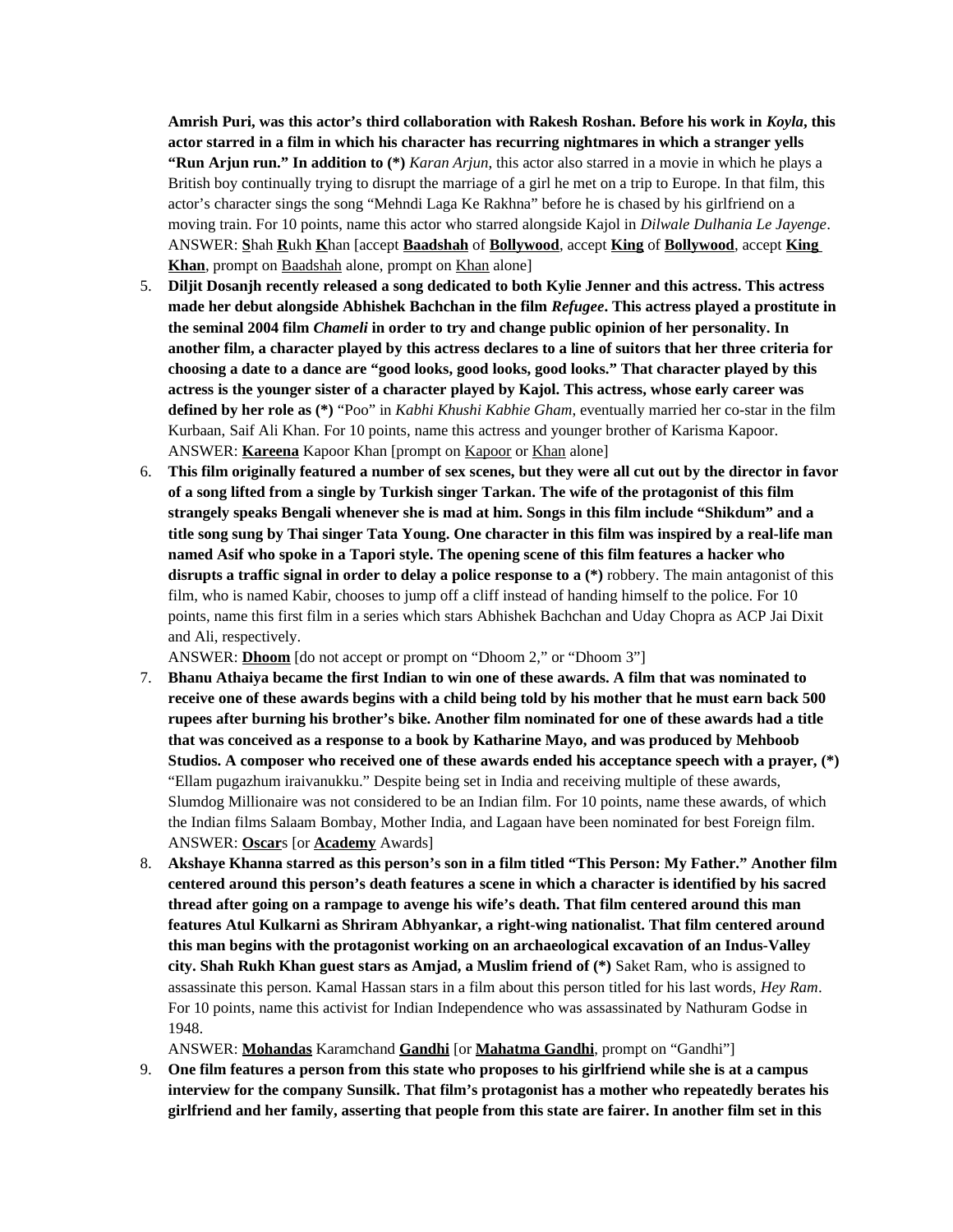**state, a migrant labourer is sexually assaulted after throwing a package into a well, preventing smugglers from receiving it. That film features Shahid Kapoor as a pop singer from the UK who changes his habits after seeing the youth in this state influenced by his (\*)** music. That film set in this state features a police officer played by Dijlit Dosanjh who teams up with a woman who runs a rehabilitation clinic in order to find the source of drug smuggling within this state. For 10 points, name this state which is the setting of a film partially titled *Udta*, or "high", that features many Sikh youth.

ANSWER: **Punjab**

10. **A film with this word in its title has a song in which the South Indian actor Vijay makes a special appearance. The protagonist continually uses the phrase "apdi podu" in that film with this word in its title, which was a remake of the Telugu film** *Vikramarkudu***. Another movie with this word in its title contains a song sung by Sid Sriram in which the protagonist laments that he is one of the title people "without a knife or blood." That film with this word in its title stars Vijay Sethupathi as a small-time person described by this word, who eventually helps a (\*)** blind woman avenge her father's death. The more-recently released movie *Maari 2* features a song in which Dhanush is called "[this word] baby" by his love interest. For 10 points, name this English word that often denotes a gangster in India, such as a film titled "[this word] Rathore". ANSWER: **Rowdy**

Halfway Point: Moderators, please say the following to players: "So, how was the first half?" After taking a pause, say " Well, as they say, picture abhi baaki hai mere dost (uh-bee baa, so let's get on with the packet!"

11. **This actor made his debut as a child artist in the film** *Yaadon Ki Baarat***. This actor's debut as an adult featured a song in which he says that "My dad says I will make a name for myself." After that film, this actor starred as a college student who competes in a bicycle race to avenge his brother's defeat in the film** *Jo Jeeta Wohi Sikandar***. In a more recent film starring this actor, he dresses up as a clown to entertain a class of otherwise dejected private school students, and later privately tutors a struggling student with (\*)** dyslexia. In addition to *Taare Zameen Par*, this actor also tackled the theme of education in a film in which his character repeatedly advises friends to "follow excellence" and not success. "All is well" is a phrase commonly recited by Rancho, a character in *3 Idiots* played by, for 10 points, what actor?

ANSWER: Mohammed **Aamir** Hussain **Khan** [prompt on Khan alone]

- 12. **During a roast of this actor hosted by the comedy group All-India Bakchod, Karan Johar claimed that this actor was "... a coke addict, an asshole, a pervert." This actor starred in a film that was inspired by the O'Henry short story "The Last Leaf." In addition to playing a thief in "Lootera," this actor made his debut in a film in which he starred alongside Anushka Sharma as a wedding planner. This lead actor of (\*)** "Band Baaja Baarat" gained notoriety for his performance as Alauddin Khilji in a film whose sets were raided by the Karni Sena. This actor who played the main antagonist of *Padmaavat* is perhaps better known for his performance as Ram in Sanjay Leela Bhansali's adaptation of Romeo and Juliet. For 10 points, name this actor who starred in *Ram-Leela* opposite Deepika Padukone. ANSWER: **Ranveer Singh** [prompt on partial answers]
- 13. **This man made his debut as an actor alongside Himesh Reshammiya in the highly criticized drama**  *The Xposé***. After taking a break from his career due to bipolar disorder, this musician released the song "Makhna" along with Neha Kakkar. After his comeback, this artist also composed the songs "Chhote Chhote Peg" and "Dil Chori" for the movie Sonu Ke Titu Ki Sweety. This composer gained notoriety for a song in which he claimed the title actor "got lassi from coconuts" and generally stereotyped (\*)** South Indians. This artist, who "signs" his works with shoutouts of his stage name, created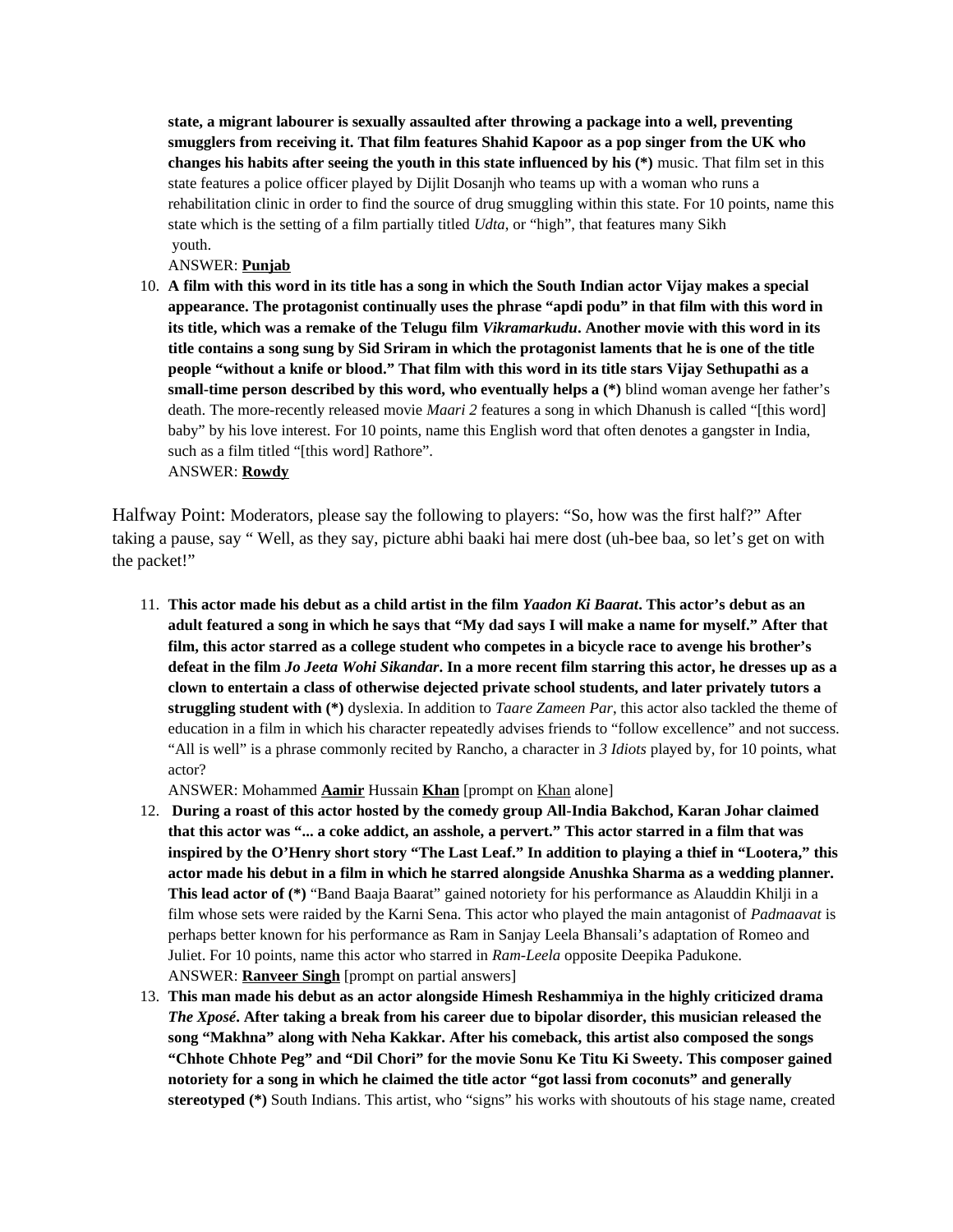the monstrosity that was "Lungi Dance." Hirdesh Singh is the real name of, for 10 points, what Punjabi singer, rapper, and composer whose stage name reflects his desperate desire to look cool. ANSWER: Yo Yo **Honey Singh** [accept **Hirdesh Singh** before mentioned]

14. **In one film starring this actor, his character continually talks about killing people after becoming a part of the Mumbai underworld. That character played by this actor becomes a gangster after inadvertently killing another gangster's brother in order to defend a pav bhaji stall. This actor, whose performance in** *Vaastav: The Reality* **was lauded for his performance in another film as a gangster who seeks to change society by entering the medical field. A biographical film details how that film changed public opinion about this actor, from (\*)** a drug addict and alleged terrorist to that of a gentler person. A character played by this actor often seeks the assistance of his partner, Circuit, who is played by Arshad Warsi. Munna bhai is played by, for 10 points, what actor, whose life is the subject of the 2018 film Sanju?

ANSWER: **Sanjay Dutt** [accept either underlined portion, accept **Sanju** before it is read]

15. Note to players: DESCRIPTION ACCEPTABLE. **Aamir Khan plays a character of this type in a film in which he inadvertently clashes with an influential cult leader. Satyajit Ray wrote a screenplay in which a character of this type named Mr. Ang is able to make a flower grow by putting his hand over it, but the film never materialized. Another film featuring a character of this type begins with a scientist being ridiculed by his colleagues in Bangalore, and eventually fatally crashing his car. A man with the mental age of a twelve year old is healed by one of these creatures in a film that was allegedly inspired by the earlier (\*)** Satyajit Ray screenplay. That film spawned a series of sequels featuring the son of that film's protagonist as the title superhero, *Krrish*. "Jadoo" in *Koi Mil Gaya* is, for 10 points, what kind of character that often descends to Earth in a spaceship?

ANSWER: **alien** [accept equivalents such as **extraterrestrial**, or descriptive answers indicating a creature not from Earth and/or from space]

NOTE TO MODERATOR: Please let the players know that the next 5 tossups are going to be significantly more difficult.

- 16. **In the climax of a film in this language, a character is actually murdered while filming a scene in which she is killed. That film in this language uses a nonlinear narrative to tell the story of the making of an unreleased film, and contains a cathartic song which states "The goddess's eyes are on the bull; The butcher's eyes are on the sheep". Another film in this language features a character who repeatedly berates his assistant (\*)** Manjunath while dishonestly trying to win an election against an honest non-resident Indian. Upendra and Danish Sait are actors who work in, for 10 points, what language's film industry, which is centered around the city of Bangalore? ANSWER: **Kannada**
- 17. **One character with this profession is inspired by a poem which tells him that "once a man wakes up and starts to walk again, he gives up the comfort of the world of dreams", and that "on one side was a coward; on the other was a man". That character with this profession develops an idealistic personality after feeling powerless to his abusive father, who also had this profession. Om Puri played Anant Welankar, a frustrated person with this profession, in the seminal 1984 film (\*)** *Ardh Satya*. Mumbai noir films often compare criminals with, for 10 points, members of what profession who are often given titles such as "sub-inspector" and "assistant commissioner"? ANSWER: **police** officer [or **law enforcement**, accept equivalents]
- 18. **A Bollywood movie partially set in this country contains a song in which a woman declares "everyone's eyes are on my youth". That woman, played by Hema Malini, is later killed by a car bomb in that movie set in this country, which was the first Indian adaptation of "The Godfather." Another film set in this country sees Benazir, played by Sridevi, asserting to** (\*) Badshah Khan, played by Amitabh Bachchan, that he must kill her father's killer Habibullah before marrying her in this country,